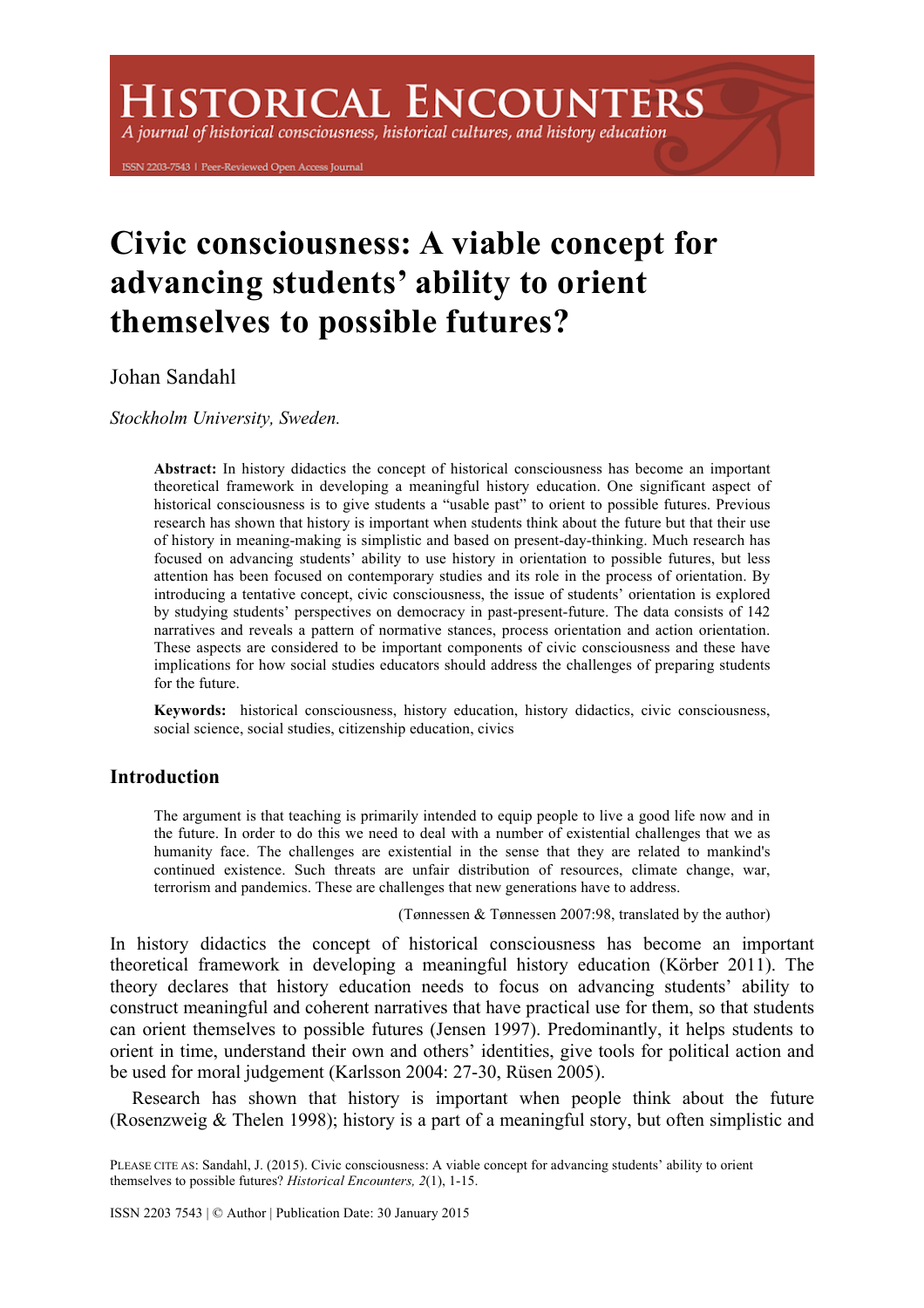based on present time ideas (Barton 2008). Much research has focused on how history education can help students construct more advanced narratives that do not over-simplify the past and are based on historical knowledge. Such means are tools to interpret the past through second order concepts (e.g. Lee 2005) and deconstructing different uses of the past (e.g. Karlsson 2011). However, the question is if history educators are alone in the process of advancing students' ability to orient themselves to possible futures?

In order to orient ourselves we ask questions both to the past and the present. Thus, we do not only understand the present in light of historical experiences; we also interpret what happens now in search of answers. In school, it is not only history teaching that contributes with the means to understand the present, but also subjects such as social science, social studies or civics (Cf. Sandahl 2013): subjects that aim at understanding the present and the future. Future perspectives in teaching have been described as a "missing dimension" (Bateman 2012, Hicks 2006) and its potential has been highlighted, especially for advancing students' ability to deal with possible, probable and preferable futures (Rubin 1998).

An important part of a contemporary aspect is the ability to understand and analyse competing ideological and political ideas that offer very different perspectives on the future. In short, we need to understand politics and how our own evaluative standpoints on current political and ideological trends influence how we see possible futures. The narratives we produce as political beings are important aspects of how we orient ourselves and how we relate to the surrounding society. In order to discuss these contemporary aspects, this article introduces a tentative concept: *civic consciousness*.

The aim of this article is to explore and discuss possible components of civic consciousness and how it relates to historical consciousness in a school context. Moreover, it aims to problematize how history and social studies educators can help students advance their ability to orient themselves to possible futures. Using a so-called snowball sampling technique (Biernacki and Waldorf 1981), 457 surveys were collected from eleven upper secondary schools. Out of these answers, 142 contain longer narratives allowing the researcher to analyse how students reason about past-present-future concerning one specific topic: democracy.

#### **The Theory of Historical Consciousness**

The radicalisation of political thinking in Germany in the 1960's paved the way for a critical discussion of the purpose of history education; this debate gave, in turn, birth to new theoretical approaches to historical learning and what should be in focus in schools' history teaching. These theorists were critical of a history education that focused on memorising the past. Instead, teaching should put *historical consciousness* in the heart of history education. In the words of German historian Karl-Ernst Jeismann (1997:42), historical consciousness expresses a "connection of interpreting the past, understanding the present and perspective of the future". The Danish historian Bernard Eric Jensen (1997:58) writes that we as human beings always make sense of our lives by interrelating our interpretation of the past with our understanding of the present and expectations of what is to come. Therefore, understanding history cannot only be limited to understanding the past but must also include the present and the future. In fact, history should be seen as part of contemporary studies and give students competency in orienting themselves to possible futures.

As we are historical beings, both shaped by history and in the process of shaping history, no one can lack a historical consciousness. Jensen (1997) argues that a historical consciousness can be more or less advanced in different individuals, ranging from preconscious to fully conscious, where the interrelation between past-present-future is explicitly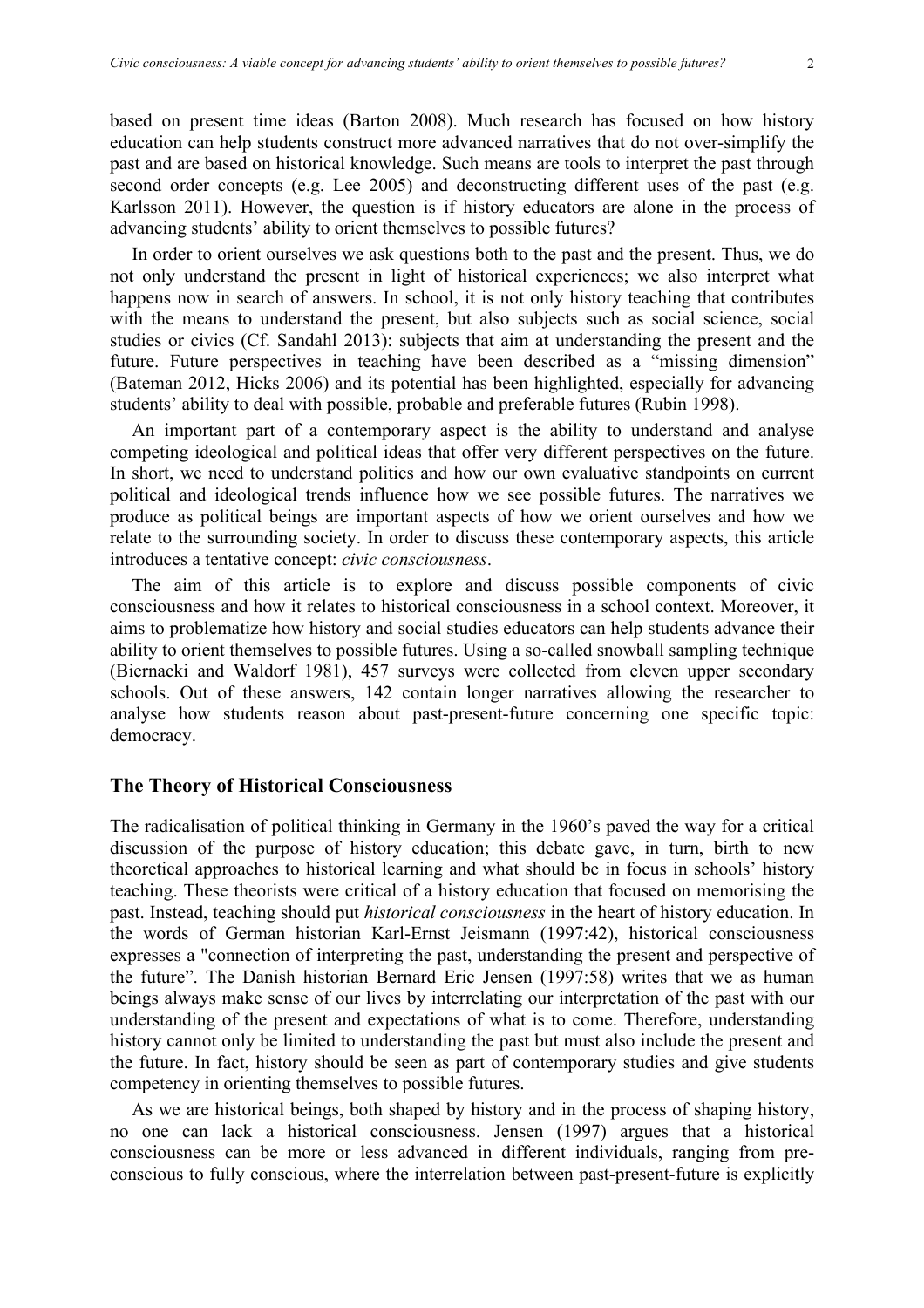part of a person's thinking. In order to advance students' historical consciousness, Jörn Rüsen (2005) described different components of what he calls a narrative competence. This is the ability to construct coherent narratives that are based on empirical historical knowledge, as well as normative positions that create meaning for our contemporary life. The components consist of experiencing the past by studying it, interpreting the past and using the past to orient ourselves, chiefly in an attempt to make sense of contemporary times by developing our identities and guiding us in moral issues. Also, orientation could be used to guide and prepare for future challenges. The Swedish historian Klas-Göran Karlsson (2004: 27-30) has pointed out the importance of advancing students' historical consciousness so that they can use it to orient in time, understanding their own and other peoples' identities and give tools for political action.

The theoretical discussions over historical consciousness have been, somewhat unjustly, criticised concerning their lack of practical use for teaching history in school. However, in later years, substantial research has been focusing on how historical consciousness could be used as a guide in schools' history education (Cf. Körber 2011) and for explaining how students' historical consciousness could be advanced through history teaching. Such examples are tools to deconstruct different uses of the past (e.g. Karlsson 2011) as well as how historical second order concepts (Lee 2005, Seixas & Morton 2013) can be used to advance students' competence in experiencing and interpreting the past (as discussed by Nordgren & Johansson 2014). The goal is to give students a "usable past" (Cf. Wills 1996:385).

# **Studies on Students' Historical Consciousness**

With the fall of the Berlin wall, Francis Fukuyama (1989:3) declared the "end of history" in his famous paper. Contrary to Fukuyama's belief, the world witnessed the "return of history" with border disputes, new nations and civil wars in the wake of the collapse of the Soviet Union (Tägil 1993:5-6). Therefore, beginning in the mid 1990's, many researchers turned their interest towards people's relationship to the past. In Europe and North America, historians and history educators conducted surveys and interviews both inside and outside of school in order to collect data. Many, but not all, studied the data through the lens of historical consciousness in order to understand how people related to history and how it mattered to them.

In the United States, historians Roy Rosenzweig and David Thelen (1998) collected more than 1,500 stories from people about their reflections of how the past influenced their daily life and hopes for their future. The data revealed a strong pattern: The past was strongly present in people's thinking and it mattered to them in the present and so that they could charter their lives to come. The researchers could also see different approaches to history in how people constructed narratives; race and ethnicity had a strong impact. However, this past was disconnected from school history, and few of the participants found meaning in the history presented in school. Rosenzweig and Thelen concluded that their research had profound implications for history teaching; teaching needed to be rethought if we want students to engage with the past in a meaningful way.

In Europe, a similarly ambitious study was conducted in the *Youth and History* survey (Angvik & von Borries 1997). European students showed the same pattern as in the American study: They had a stronger interest in personal or family history than in "school history". However, the most striking result in the study was the impact of students' geographical setting. The researchers found mutual understanding and interpretation of the past in different parts of Europe. The collective notion of an "imagined community" (Anderson 1991:5-7) seemed strong in people's view of history. One such distinct example has been presented by a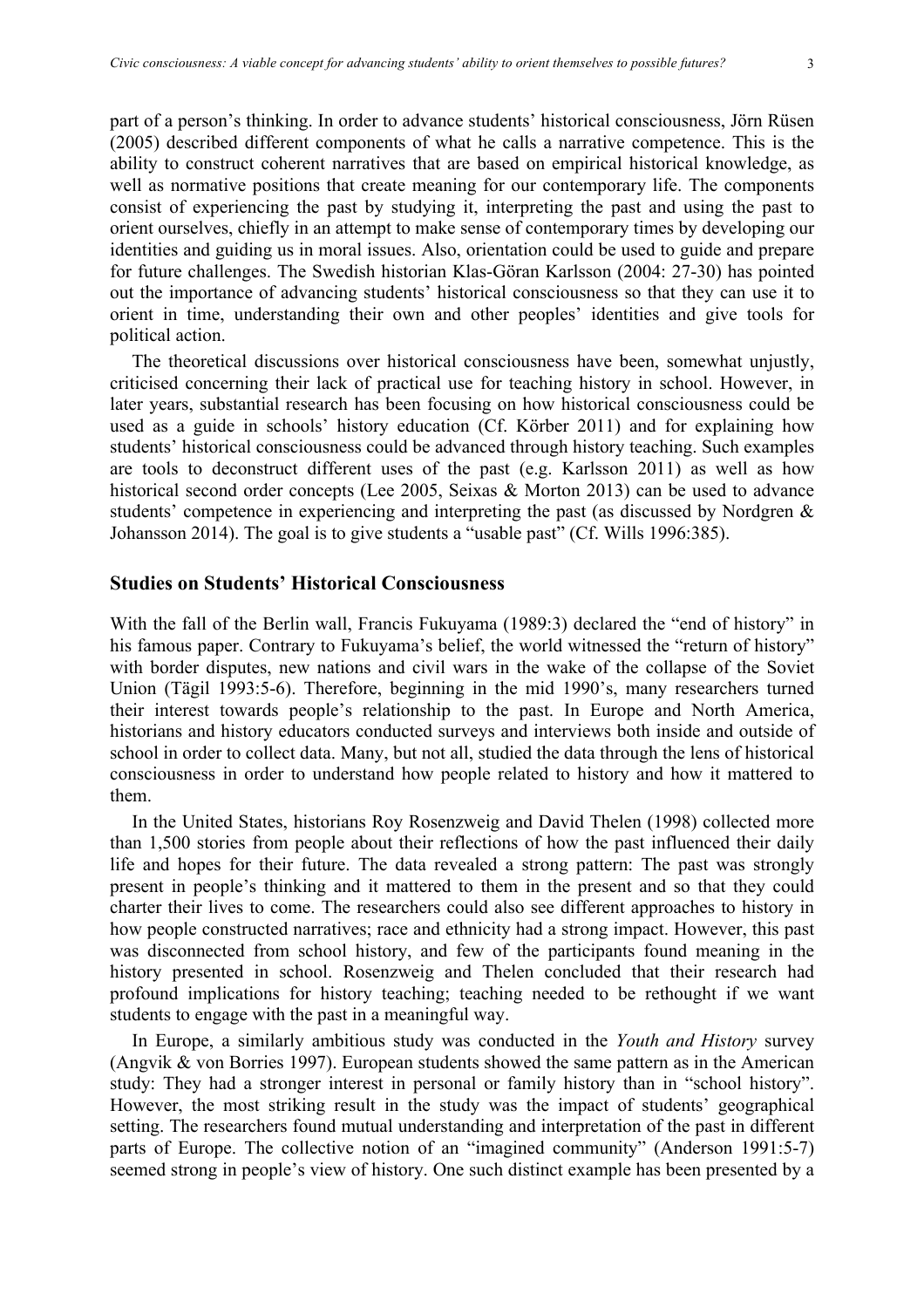group of Canadian researchers (Létourneau, Lévesque & Gani 2013). Jocelyn Létourneau collected more than 4,000 written narratives where students described their perception of Québec's history. The researchers found striking patterns of an imperialist Anglophone narrative and a surviving Francophone narrative. Students' narratives were simplistic, but served a purpose: For identification as a struggling minority and for understanding of their contemporary life.

In conclusion, there is a strong common notion in history education that students shape their historical consciousness outside school and that they bring strong narratives to school that offer meaning to them. Furthermore, these narratives are often simplistic and dependent on the national context (Cf. Barton 2008). Therefore, history education should be designed to include students' perception of the past, present and future as well as a school history that matters to the students. This can be an emphasis on history to facilitate democratic participation by discussing, especially, human agency (Barton & Levstik 2004, Barton 2012), or to advance students' historical consciousness (Ahonen 2005), all with the common goal of giving students a "usable past". Naturally, the focus of these studies has been on how to transform history teaching in order to make students advance their ability to interpret *the past*; fewer, however, have addressed the issue of advancing students' ability to prepare for *the future*.

### **Is There a Need to Define a Civic Consciousness?**

The theory of historical consciousness declares that history education needs to focus on advancing students' ability to construct meaningful and coherent narratives that have practical use for them to orient themselves to possible futures (Rüsen 2005). Primarily, it will help students to orient in time, understand their own and other peoples' identities, develop moral judgement and give tools for political action (Karlsson 2004: 27-30, Jensen 1997, Rüsen 2005). In history didactics there is a significant amount of research on how history education can help students move from simplistic to more advanced narratives. Also, there is strong evidence that history is important when people think about the future (Rosenzweig & Thelen 1998, Barton 2008, Barton and McCully 2010). Still, the question is if history educators are alone in the process of advancing students' ability to orient themselves to possible futures?

Debra Bateman (2012) argues that curriculum often is "biased towards the past" and that future perspectives are described as a "missing dimension" (Cf. Hicks 2006), but Bateman's (2012 & Harris & Bateman 2008) research indicates that futures enrich practise in history and social sciences. Contemplating the future in school is somewhat precarious as students might form bleak images of what the future might be like, perhaps influenced by dystopic narratives in popular culture (Cf. Sandahl 2013). Nonetheless, Bateman (2012) and other scholars (Hicks 2012, Cf. Rubin 1998) argue for future perspectives in history teaching as well as other subjects, where students can address possible, probable and preferable futures. For Anita Rubin (1998), the future is important because it reveals peoples' view on the present and orients them towards what is to come. Rubin argues that these future perspectives are rooted in both past and present:

The human idea of the futures is not only based on sharp analysis of a single moment or action and its varying factors; it is also affected by emotions, fears, hopes, personal history, and experiences, as well as by the general views, values, and opinions shared by society and the environment. (Rubin 1998:498)

Consistent with Rubin's argument, Koselleck (2004:272) argued that our expectations are "future made present". However, one could argue that in our efforts to know what to expect we do not turn only to the past. In fact, past experiences can be seen as obsolete (Koselleck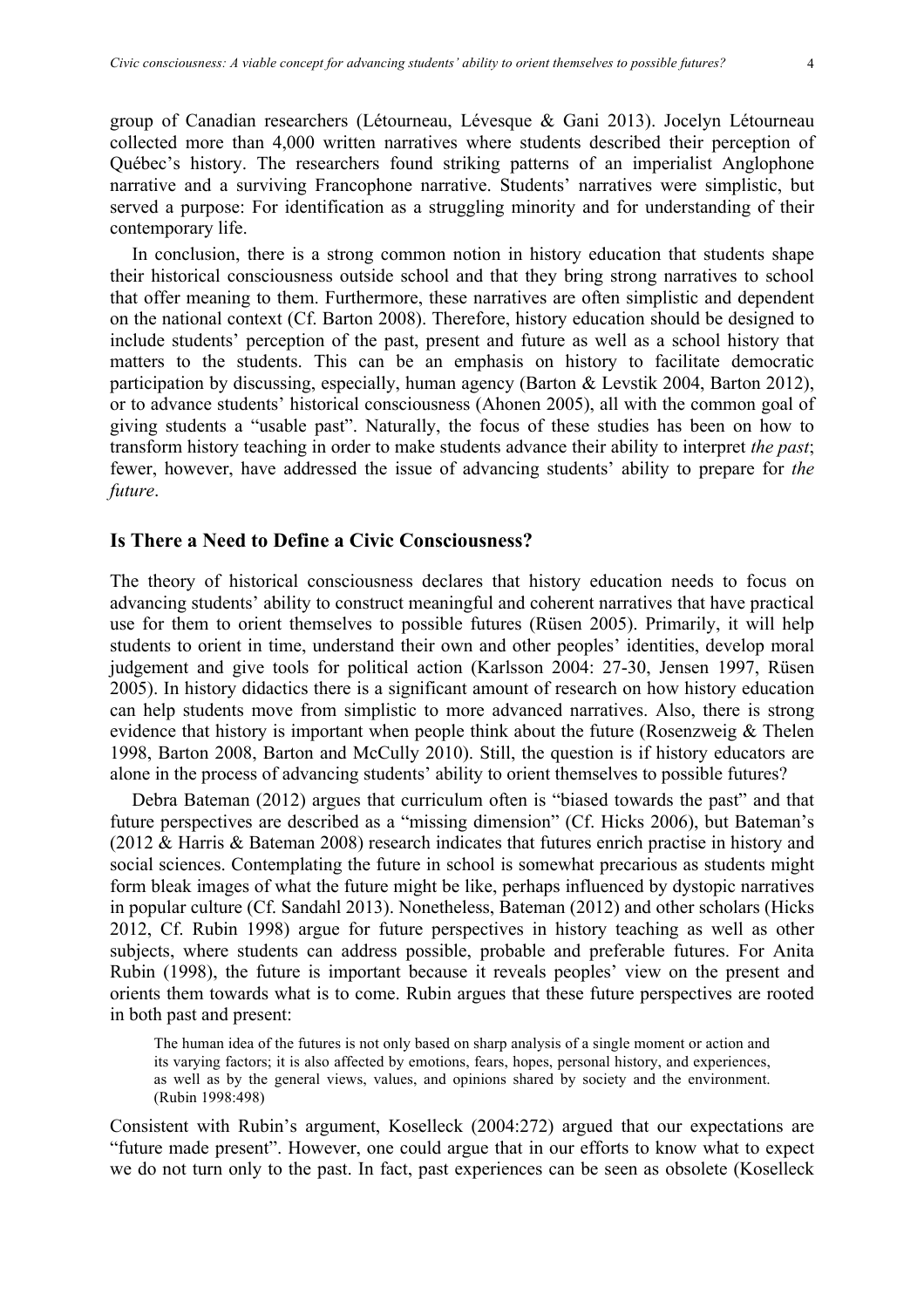2004:254). Moreover, I would even argue that it is not strictly history education that contributes to advancing students' ability to understand and interpret contemporary times and orient to possible futures. Different social sciences contribute with their theoretical and empirical knowledge, sometimes integrated with history, sometimes in specific subjects (Solhaug 2013, Sandahl 2013).

In previous work (Sandahl 2011  $& 2014$ ) I have highlighted a number of social science second order concepts that students need in order to advance their reflexive interpretation and understanding of contemporary issues, and facing challenges ahead. These concepts are not just procedural concepts on how social scientists epistemologically work with evidence, inference and causality when they organise, analyse and critically review societal issues. The concepts also concern how societal issues can be interpreted through different intercultural and ideological perspectives while discussing the evaluative dimensions of societal issues; when students study, analyse and discuss political and economical matters in contemporary society their understanding is not just about describing how things *are*, but how they *could* and *should* be (Lundholm & Davies 2012, Cf. Sandahl 2014). Thus, considering different understandings of society and its development is crucial for materialising different possible futures. The argument here, and allow me to paraphrase Sam Wineburg, is to understand both people on the other side of the millennium and on the other side of the tracks (Wineburg 2001:24). I would argue that getting to know the world around us requires both historical and contemporary understanding of human life.

As humans we try to understand what is going on and we ask questions both to the past and the present. Thus, we do not only understand the present, but also interpret the present in search of answers. An important part of this contemporary aspect is the ability to understand and analyse competing ideological paths that charter very different futures. We are all part of society, whether we want it or not. It is not possible for us to turn away from societal affairs; we need to relate to what is going on around us. Furthermore, our own evaluative standpoints on current political and ideological trends influence how we see possible futures; they are important for how we create meaning (Cf Rubin 1998). Reflections on contemporary times can be more or less advanced, but we are all conscious about the societies we are part of. These characteristics are parallel to important aspects of historical consciousness. In line with this argument, I propose a concept that focuses on these contemporary processes: *civic consciousness*.

The notion of consciousness, rather than literacy, is important because it provides personal meaning-attribution and not merely knowledge and cognisance (Cf. Ahonen 2005). Previously, the concept of civic consciousness has been used by political scientists interested in political socialisation and not much by educationalists. Just like historical consciousness, the concept of civic consciousness refers to an individual process of orientation in social and political life. Civic consciousness combines elements of reason, self-criticism and political commitment with themes such as social identity, personal habits, knowledge and values (Janowitz 1983:x-xi Cf. Lange & Onken 2013). In education these processes are sometimes referred to as social consciousness where students' relation to the world around them is in focus and aimed at advancing students' understanding of the surrounding world and helping them explore available alternatives (Schlitz, Vieten & Miller 2010). However, social consciousness is a concept referring to a generic process of widening students' frameworks from presocial to social consciousness (Schlitz, Vieten & Miller 2010). Hence, the concept of civic consciousness will be used in this article by focusing on students' understanding of contemporary political life and political alternatives. The article aims to explore what civic consciousness might mean in a school context by studying aspects of how students create a personal meaning of the political and social world around them.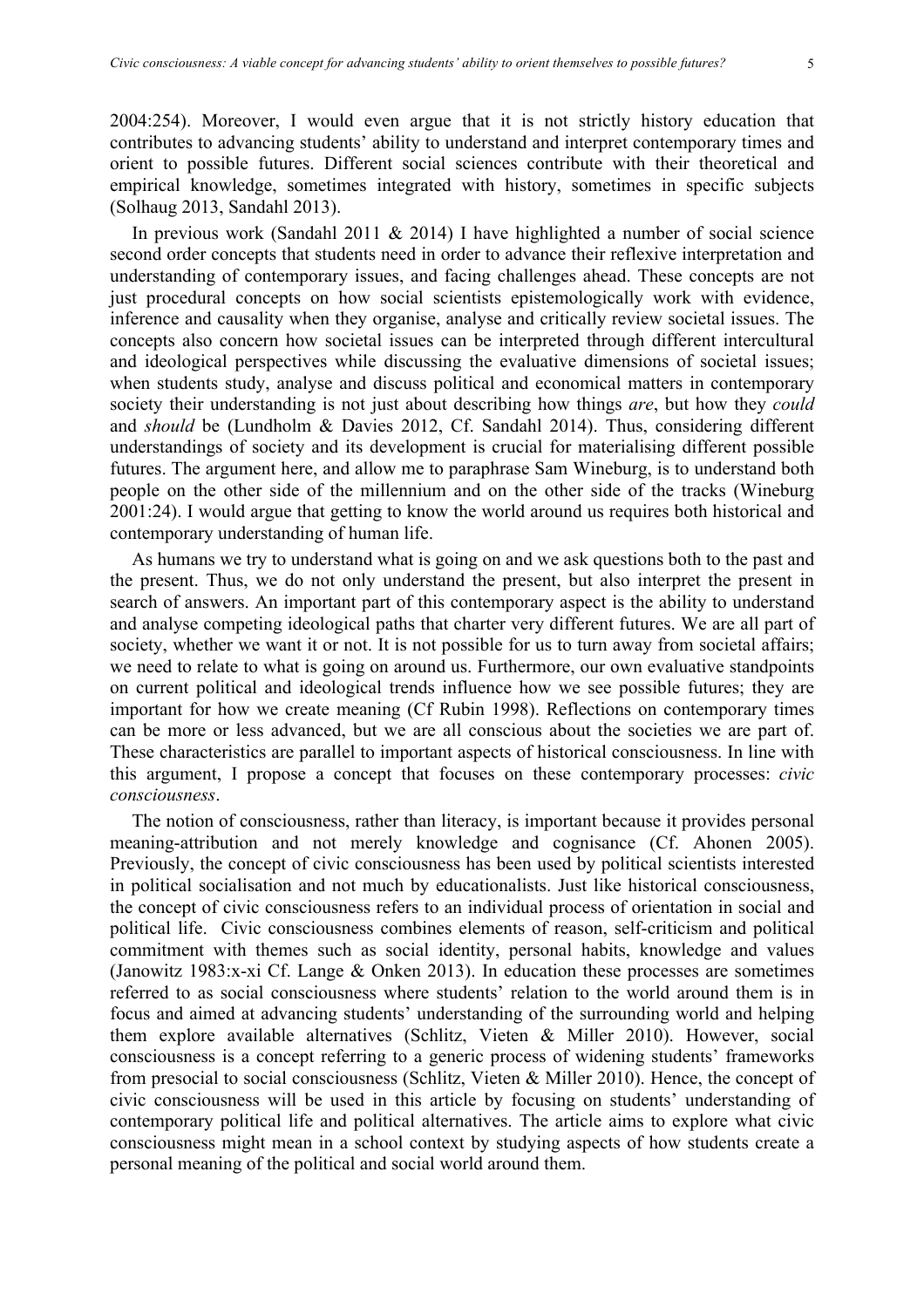#### **Aim of Research**

The aim of this article is to explore and discuss possible components in civic consciousness and how it relates to historical consciousness in a school context; it also aims to problematize how history and social studies educators can help students advance their ability to orient themselves to possible futures. In contrast to previously mentioned studies, focus is aimed at students' understanding of contemporary society and their view of the future on one specific topic: democracy. The question raised is: *What stands out as important aspects in students' perceptions of Swedish democracy and how do they see its future?* The research question aims at describing the role of present understandings in students' perspective of the future. However, students' historical explanations are also included in the data, but they were asked to do so at the end of the survey to avoid triggering their "historical thinking".

# **Methods of Research**

With the research questions in mind a survey was designed, focusing on one specific topic: democracy. Democracy was chosen for several reasons. Firstly, it is an important topic in the Swedish Social Science syllabus for grades 7-9 and in the History and Social Science syllabus for grades 10-12. Secondly, it is known to be one of the most frequent topics taught in Social Studies (Swedish National Agency for Education 2005). Thirdly, the concept of democracy is open to different understandings. In political science, definitions of democracy are often referred to as minimal or maximal. The minimalist definition stands for "elitist" democracy focusing on the system, that is to say, effectiveness in government and political rights. The maximalist understanding includes more political dimensions, mainly stressing social justice and peoples' participation in democratic life (Bühlmann, Merkel, Wessels & Müller 2008). In the survey, I wanted to give room for different understandings on a topic well known to the students.

Three open questions were constructed: one asking students to write a phrase or word describing their perception of Swedish democracy, one question asking them to describe how they think it will be in the future and one asking them to highlight historical factors they consider to be important in order to understand the development of democracy. They were also asked to explain their choice of phrase or word. The order of the questions was not randomly chosen. In contrast to other research focusing on students' ideas about history (such as Foster, Ashby & Lee 2008 & Angvik & von Borries 1997), I wanted to avoid "triggering" students' historical thinking. Alongside the open questions was also a questionnaire where students could fill in basic information such as gender, age, school and ethnicity. The survey was piloted with 45 students with the researcher present, in order to investigate time consumption and students' confusion when answering the survey. The students were given different kinds of designs, and after a preliminary analysis, it was clear that students understood the questions, and that the design with readymade lines and a start-off-sentence (for example, "In the future Swedish democracy will be") was the most efficient and triggering design.

An informal network of researchers in education was initially used to make contact with active and experienced teachers in different parts of Sweden. Following a so-called snowball sampling technique (Biernacki and Waldorf 1981), the contacted teachers were asked to name other teachers that might be interested in doing the survey, preferably in other parts of the country. A snowball sampling technique is often used to reach hard-to-reach populations (Spreen 1992), but in this case the method was a successful way to collect samples from a wide social network. The aim was to collect around 200 answers in order to have enough samples with longer answers to analyse. However, the snowball effect was stronger than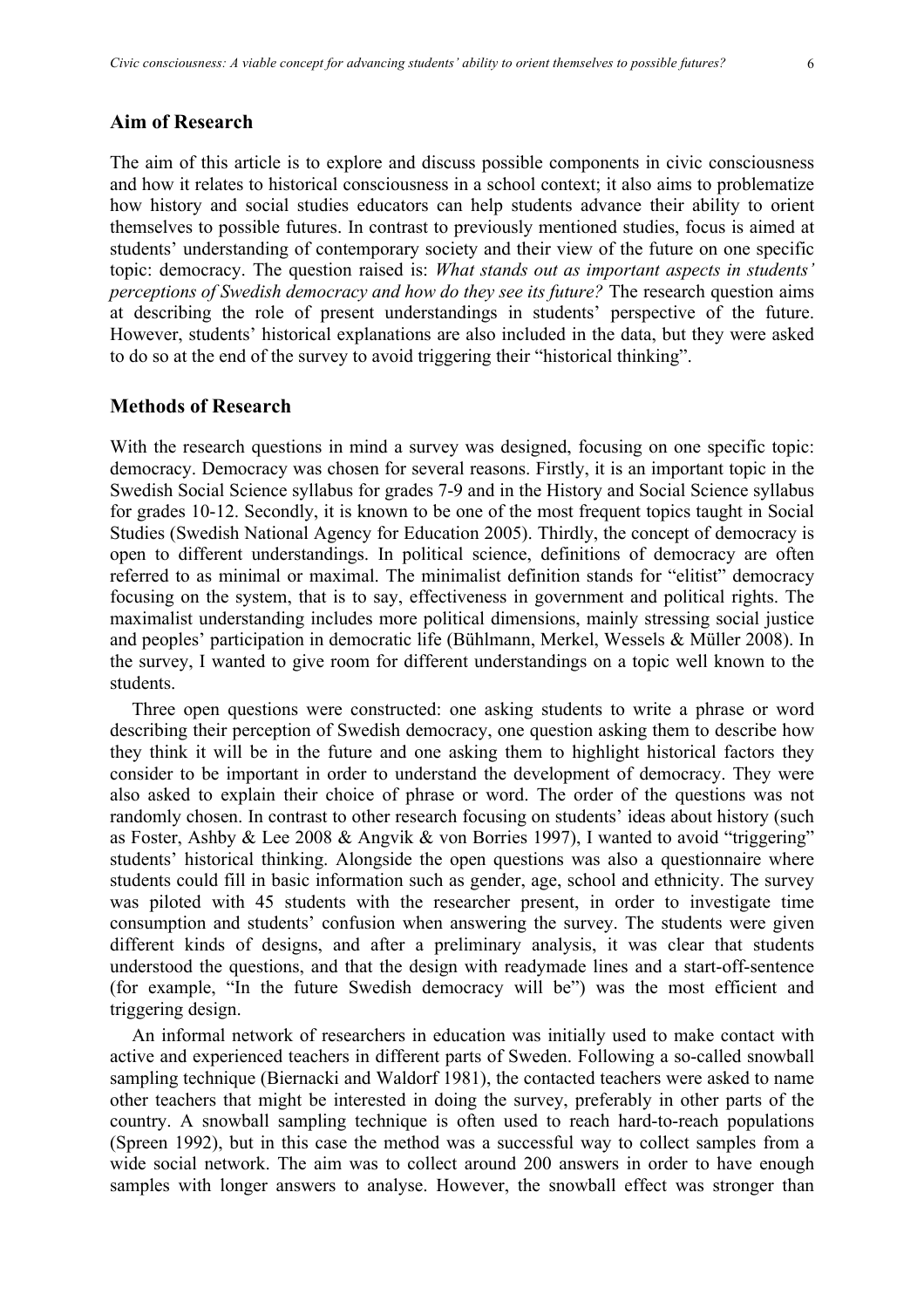anticipated, and in the end, over 600 surveys were sent to urban and rural schools across Sweden.

A risk using this technique is that the selected sample is biased. However, the aim of this study is not to draw conclusions on how Swedish students' manifest their civic or historical consciousness in general. Rather, the samples were collected to give qualitative indications on how students' can think about one specific issue in terms of temporality. In total, 457 surveys were collected. Out of the 457 answers, 259 (57%) were labelled as short with answers with phrasing or word only. 142 (31%) were labelled as longer answers with explanations for the phrase or word. 56 (12%) of these were considered as missing data; these surveys were left blank in a closed envelope or with basic information filled in. Others had written gibberish or jokes instead of answers.

The students' answers were categorized into each temporal dimension showing patterns of similar phrasing. However, it was hard to draw clear conclusions from the phrasing when short answers were compared to long answers. When democracy was described, the phrase "unjust" could be explained as concerning the distribution of wealth or voting rights. The phrase "inclusive" could be described as inclusion in decision-making or social inclusion in general. The answers were analysed in order to reveal common patterns in the descriptions of democracy in the present, the future and the past.

# **Results**

When students wrote about democracy few answers were descriptive and neutral only. The vast majority wrote evaluative opinions about how it is and how it should be. Overall, the students' views were predominantly positive with a strong support for democratic ideals, but they also expressed concern for its future. The students' answers were in general process- and action-oriented and they saw themselves as actors in contemporary democracy. Students' understanding and interpretation were, for the most part, based in the present-day.

# **Democracy Perceived as a Normative Stance**

One of the most common answers when students described present democracy revolved around inclusion in the political processes. In this context, democracy was seen as something fair or unfair. The most frequent example was that minors were not allowed to vote. One student gave a typical answer:

[The Swedish democracy is] Unfair. It's not always easy to make yourself heard and even though it's understandable that people below 18 are not allowed to vote I think that younger people have more long-term thinking and are more politically active than people over 18. (BC042)

The students' answers can mainly be understood in terms of a maximalist understanding of what democracy is and how they perceive its future. There were many minimalist answers as well, such as positive descriptions of the majority rule, Sweden's well-developed transparency and specific political rights. However, this "elitist" approach towards democracy was less common than the students' maximalist understanding. The problems that Swedish democracy is facing were closely linked to issues of social justice, such as inclusion of minorities in general society and unequal possibilities for its members. Hence, democracy was understood as politics and the students recognised it as something they want to change according to their own political interest.

In students' understanding of democracy now and in the future there was a strong presence of their own political will. However, students were not always conscious of what ideological preferences that political will contained. Some wanted a more elitist rule with "experts"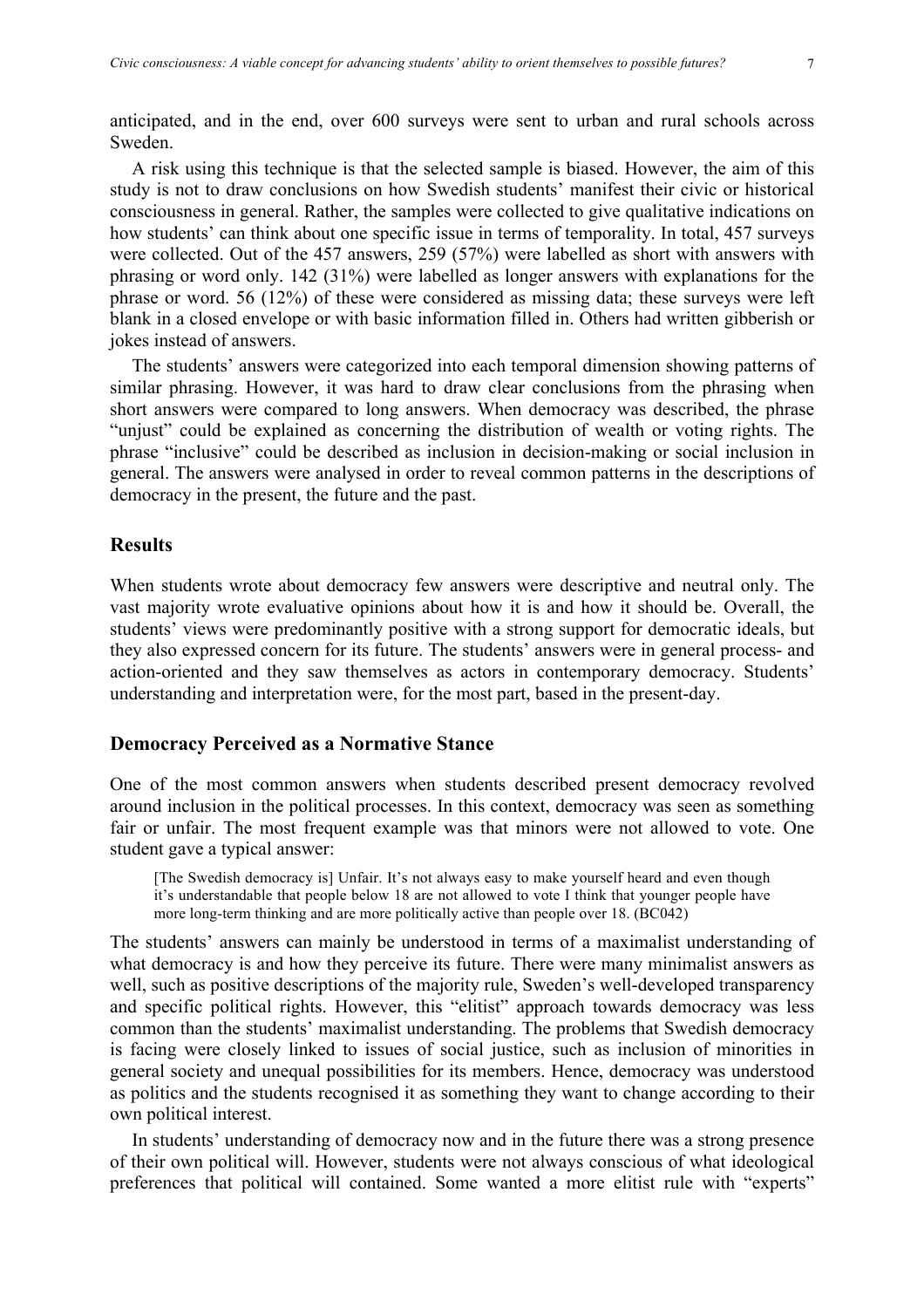governing, while others were blunter in what kind of political change they wanted to see. One student characterised future democracy in Sweden as corrupt, xenophobic, week, segregated and without a welfare system. She elaborated about the welfare system in the following way:

When you realise that capitalism is just about pillaging, e.g. the cutting down of rain forests and inequalities in the free market you realise that it's too late to go back to a more fair society because all of the resources are gone. Some are there of course but man is self-centred and shaped by capitalism. You can't change that in a generation. (BC016)

For this student, the political cry was for a more socialist government to change society into something she wants. These kinds of frank political hopes and fears were not always present, but social justice issues and hopes for a better society were pervasive among students' views.

When students wrote about the future the evaluative tendency became even more manifested. Most answers included phrases such as "I hope" and "I fear"; the students' perspectives of the future were either hopeful or crestfallen. This 18-year-old gave a typical answer:

In the future democracy is threatened. Threatened is not the word I'm looking for here, but I can't think of any better word. What I'm saying is that it's going the wrong way right now. Instead of talking gender equality we're talking about closing our borders to immigrants. That's contrary to what I've been hoping. It doesn't look bright if it continues like that. (SC013)

Overall, most students were hopeful when they thought about the future. Their stories of hope often included social justice, particularly the income gap between different social groups in society. In the students' perspective, decreasing income gaps would lead to more inclusion in society and "poor people" could raise their voice in the political debate. The crestfallen stories were often connected to a threat from populist parties such as the Sweden Democrats, and many believed that we would see more xenophobia in the future. In general, issues such as active citizenship, the environment, gender equality and social change dominated the students' narratives. Some of the answers were very personal in their demand for a better tomorrow:

I need to believe (in order to survive) that society will be more gender equal. That we will have the same opportunities as men. (BC042)

### **Democracy as Process and Action**

In general, the negative descriptions were not positioned against democracy; they rather acknowledged that there was room for improvement. Many of the answers described problems that should be addressed in order to improve democracy. A 17-year-old girl, critical concerning exclusion in present democracy, gave one such answer:

I think it is functioning well, at least when you compare to many other countries. We have a high turnout in the elections, low corruption etc. (…) Society needs to be more inclusive. Many groups need to be included and able to practise their democratic rights and have a full citizenship. They should be assisted and encouraged to do so (…) Democracy isn't a static state – it's a process. I believe that Swedish democracy should develop and improve. (BC048)

This kind of description, first describing the positive side of Swedish democracy and then criticising it, was common and could be seen as an inner tension between acknowledging a well functioning democracy as well as addressing its challenges. In fact, one frequent notion in the surveys was that Sweden's democracy is better than the democratic systems of other countries. There were different ways of expressing this view. Some referred to Sweden as a "role model" and others described the Swedish system as "superior". Among some of the students this picture was contested and described as something that Swedes flaunt with: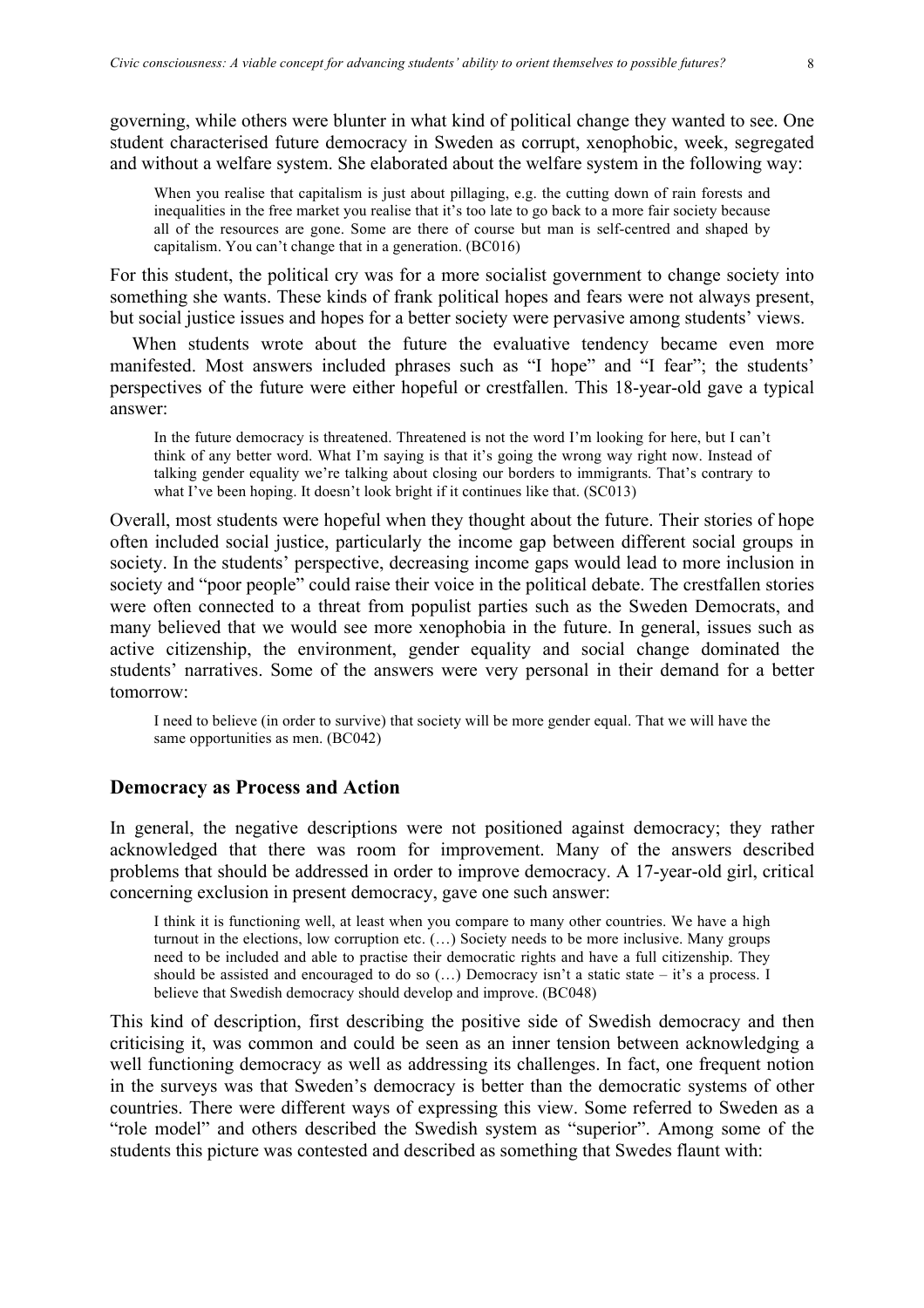It's something we flaunt with, and that's not really fair. It's often told that we're such a good example and that "Sweden is so democratic". Still, we are facing huge problems like unfair distribution of wealth and other skewed power relations. (BC044)

It seems as if present day democracy has triggered students to think politically and to be evaluative in their answers. Furthermore, when they described present or future democracy, students were process oriented; democracy might be good or bad and it will change, for better or worse. This process-oriented understanding was not as clear and present when students gave historical reference.

The most common history oriented answer in the survey was the combined answer of "universal suffrage" with the explicit mention of women's' suffrage in 1919/1921. The majority of the answers specifically mentioned single events and not processes. Some described the process of democratisation, but singled out either the universal suffrage or "when the king lost his power" as the instance of this. Students referred to single events rather than describe the lengthy process of establishing Swedish parliamentarism between 1809- 1974. In the following example the student described an understanding where the single event stands as particularly important:

One important factor in history is] when the king lost his power. The birth of democracy is an important event. If it had happened one hundred years later we wouldn't be such an equal society. (SC006)

The most common process-orientated condition was the rise of Social democracy and the labour movement in the late 1800's. Other examples were the enlightenment, industrialisation and secularisation.

Among students, there was also a recurring feature that emphasised engagement. Many were worried by the lack of civic engagement and that people have become politically numb caring only about their own well-being. People do not really get involved in politics for the questions that matter to students; mainly social justice, the environment and xenophobia. Many of the students also hoped that a new generation would change the political agenda and put these issues in the centre of the political debate:

[The Swedish democracy] might be in jeopardy. What I mean is that democracy is in jeopardy when people are not aware of their democratic obligations (…) The development is that we for a very long time have been comfortable and we are consuming simple truths. We're just thinking about our own well being and vote on single issues and not about the bigger issues. (SC001)

[In the future Swedish democracy is] Better than now. The people of Sweden perhaps will think more on what's important for society/the future. Things like the environment, the sick and so on. That might lead to things better than just for themselves. (RC009)

#### **Democracy as a Contemporary Narrative**

Overall, historical references were scarce in the material until the students were asked explicitly to give examples of historical impact on the democratic development. Most answers were closely linked to contemporary society and did not include direct historical reference. This typical answer gave a view of the future that was deeply rooted in contemporary issues:

[In the future the Swedish democracy will be] different. I can't really say that I can predict it. Seeing the growing xenophobia and racism, sexism, gay bashing and also the development of scarce resources with peak-oil and the greenhouse effect I can't really see a development towards the kind of democracy we have today. (However, the growing movement for social justice that we see today gives me some hope...). (BC021)

This does not mean that all students lacked historical reference. Some were very aware that Sweden has a long tradition and that this is important in order to understand the stability of the Swedish democracy now and in the future. "Sweden is tied to history" as one student put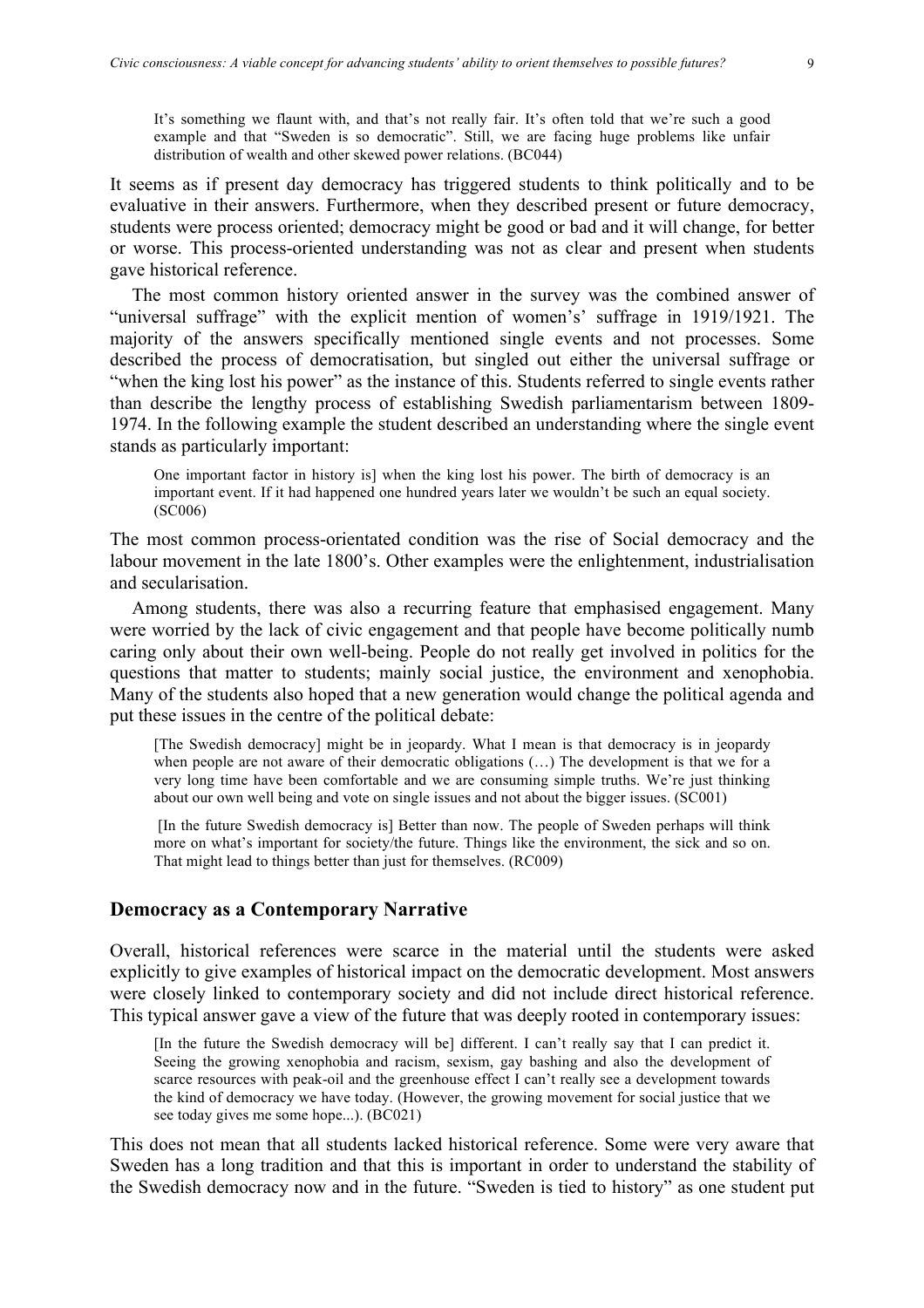it, but there was a common denominator when students described history: the view that we are evolving towards a better future and that set-backs are considered as "going back in time". This student talked about her desired future, but also included historical references when she described the journey that Swedish democracy has undertaken:

I hope the future is better. I believe that Sweden has made a journey of freedom in the last 100 years, which includes everything from being able to attend school and be admitted to the university. I hope that this journey will continue. That there will be freedom for individuals and every person's individual talent will decide a child's future rather than the size of their parent's wallet. (SC001)

Students' process orientation looked forward, rather than to the past. Even if they mentioned and discussed historical events, their normative stance was important to them, both in using the past and seeing the future. This student elaborated on the meaning for contemporary society by referring to a historical process, and also its impact on times to come:

[One important factor in history is] the emergence of a labour movement that made Sweden a "leftish" country with a relatively bigger focus on welfare and collective values. Due to the Social democratic welfare state the modern Sweden was founded. This will be important in the future as well because welfare and class inequalities will continue to be important questions that shape the political agenda. (BC013)

This kind of elaborate answer that relates history to the present and the future were quite rare. This does not mean that students disconnected history from the future, but rather that history simply "happened". What has happened in the past was important for understanding the present time, but when they described their perception of the future they articulated their own political will and talked about change. Thus, agency is mostly considered as something contemporary and most students do not consider agency in the past. Others, however, did see the past as process and intertwined agency in past and present:

[One important factor in history is] that people have been engaged. Without strikes and demonstrations we'd never be where we are today. At the same time I think it's important that we don't become comfortable. Democracy can always be improved. (BC045)

[One important factor in history is] public protest. I don't think anyone with power ever wants to give it away. You need to fight for democracy! (SC013)

The historical references were in most cases connected to single events and not underlying processes in history. Many times, these events were seen as lessons that we have learned from our past and that we are better off now. This was particularly apparent when students referred to World War II, which was a "lesson learned" for humanity. For some students these lessons were not enough:

[One important factor in history is] The Holocaust. Acknowledged and remembered. The holocaust and the oppression of Jews have led to greater acceptance or that particular ethnic group. Perhaps it's an eye-opener for oppression against "new" groups. Still there's a lot of oppression against some groups in Sweden. (BC038)

# **Conclusions and discussion**

When students were asked to write about democracy, it triggered them to think politically about present-time democracy. Overall, they showed a maximalist understanding of democracy (Bühlmann, Merkel, Wessels & Müller 2008) and they did not explain it in a neutral and descriptive way. Instead, the data demonstrates that students gave an evaluative account for how they understood it. It was seen as good, bad, improvable and superior to give some examples. This view was even stronger when students gave account for how they perceived the future. The future they saw was often described in political terms: how they would like the future to be according to their own political will or how they fear it to be in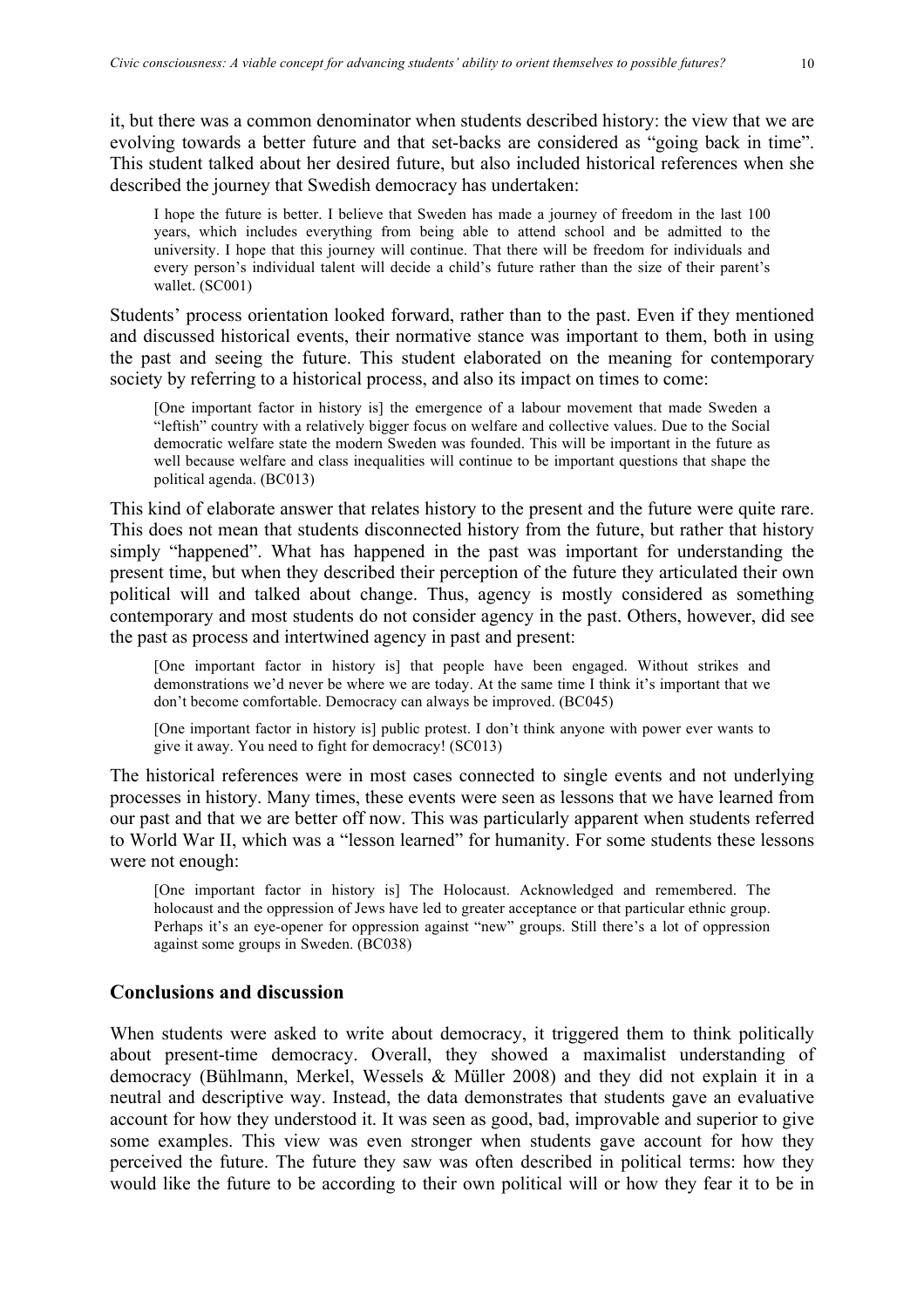contrast to their political will. The students were generally process oriented when they thought about democracy; it was changing and they were a part of that change. This processoriented account was not as present when students thought about historical factors that might explain the way Sweden's democracy has developed. Students put more emphasis on single historical events than on underlying historical processes. When students described the present and their view of the future they saw themselves as agents and engagement was emphasised. Generally, this was not the case when students discussed historical events where human agency was more or less absent in their understanding of the past.

The process orientation of the students' answers looks to the future, rather than to the past. Also, the normative stance was important in their interpretation of the past and what possible futures they saw. Alongside a historical narrative, here manifested mainly as a master narrative about the rise of Swedish Social democracy, was a contemporary narrative. This narrative was strongly influenced by their own political stance and what future they hope or fear.

# **Civic Consciousness: A Viable Concept?**

The theory of historical consciousness states that humans, in order to make sense of their lives, interrelate their interpretations of the past with understandings of the present and expectations of what is to come (Jeismann 1979, Jensen 1997, Rüsen 2005). This thesis is not contested. What is suggested is that an important part of this interrelation is found in students' being rooted in contemporary times. Parallel to historical consciousness is a process of making (political) sense of the present and the future. An important part of this process is students' own political preferences and how they use ideology to create meaning. Ideology and politics are not always salient, but are always present. In this meaning-making they see themselves as part of a process towards different possible futures (Cf. Bateman 2012, Rubin 1998). Students are political beings with ideological views on how society ought to be, and that has significance for their perspectives on the future. Based on this finding, I suggest that there is a parallel concept to historical consciousness, namely 'civic consciousness', that involves elements of normative stances, process orientation and political engagement. In the overarching process of orienting towards the future, interpretation is not just limited to the past but is also an important part of making sense of the present and possible futures. Furthermore, civic consciousness is an important conceptual tool that can be used to better understand how students construct meaning in their narratives, and not just in contemporary narratives, but also in historical narratives. As Debra Bateman (2012) has previously argued, future perspective enables students to make stronger connections between learning and their own meaning-making.

The views of students presented in this article manifest civic consciousness in their attempt to understand and make sense of contemporary and future democracy. Ideology and their own political will seem to be just as important in their interpretation and understanding of the present as it can be in their understanding of history (Cf. Létourneau, Lévesque & Gani 2013). In order to advance students' ability to orient themselves to possible futures, we need tools other than the ones found in the historians' toolbox. Such tools should advance their way of understanding and interpreting the present as well as giving perspectives on the future. We need to advance both their historical thinking and their social science thinking.

The students' view of history, as found in the data where historical processes are simplified, is personified in single individuals and shaped by a national context, and well documented in history didactic research (Létourneau, Lévesque & Gani 2013, Barton 2008, Lee 2005). In previous research, it is also recognised that students tend to interpret the past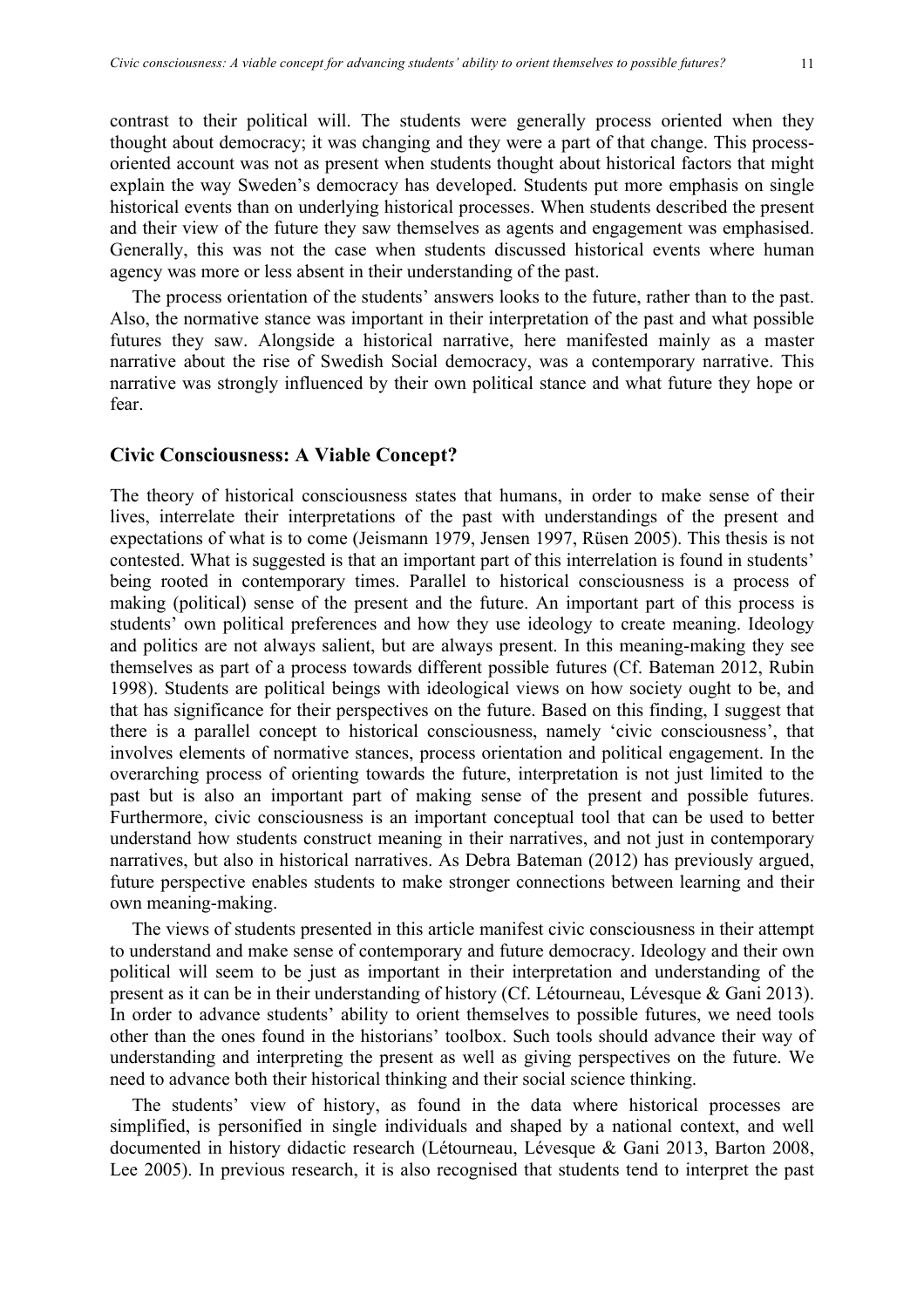from present perspectives (Seixas & Morton 2013). This might be a problem for history educators, and the material in this study indicate that students seem to distance themselves from the past and do not consider humans as agents in the past as they do when they discuss the present and the future. However, this article suggests that we need to understand students' interpretations of the present in order to advance their ability to orient to possible futures. This could be done by more in-depth studies of students' contemporary master narratives.

### **Implications on Teaching Past-Present-Future**

History education can give an important contribution in order to help students construct narratives that they can use in their lives to make moral decisions, be a guide in their search for an identity and give them tools for political action. Engaging with the past requires historical thinking and the ability to understand the different uses of history that we encounter in our lives. Still, students are rooted in the present and when they look towards the future they involve interpretations and analysis of the society around them. In order to advance this interpretation they need tools other than historical ones. Social science theories and methods are needed in order to understand contemporary political, social and economical settings. Students need tools that help them advance their ability to use ideological and intercultural perspectives on societal issues and how they themselves are a part of shaping the future, just as people were in the past.

To advance their contemporary narratives, there is a need to engage with social science second order concepts. Examples of such concepts are how social scientists create inference, how they use perspective taking and what evaluative dimensions are rendered by societal issues (Cf. Sandahl 2011, 2013  $& 2014$ ). In the same way that students show simplistic historical narratives in history, they tend to present simplistic understandings of contemporary society. In the effort of advancing students' ability to make sense of the future, both history educators and social science educators can be seen as stakeholders. The goal is not just a usable past, but also a usable present. The tools (such as second order concepts) are not the same, but the goal is similar: for new generations to understand that they too have choices when they address challenges that are threatening our existence. Understanding human agency has, and continues to be, an important part of meeting those challenges.

# **References**

- Ahonen, S. (2005). Historical consciousness: a viable paradigm for history education? *Journal of Curriculum Studies, 37*(6), 697-707.
- Anderson, B. (1991). *Imagined communities: Reflections on the origin and spread of nationalism*. Revised and extended edition. London: Verso.
- Angvik, M., & von Borries, B. (Eds.). (1997). *Youth and history: A comparative European survey on historical consciousness and political attitudes among adolescents*. Hamburg: Körber-Stiftung.
- Barton, K. C. (2008). Research on Students' ideas about history. In L. Levstik, & C. Tyson. (Eds.), *Handbook of research in social studies education*. London: Routledge.
- Barton, K. C. (2012). Agency, choice and historical action: How history teaching can help students think about democratic decision making. *Citizenship Teaching and Learning, 7*, 131-142.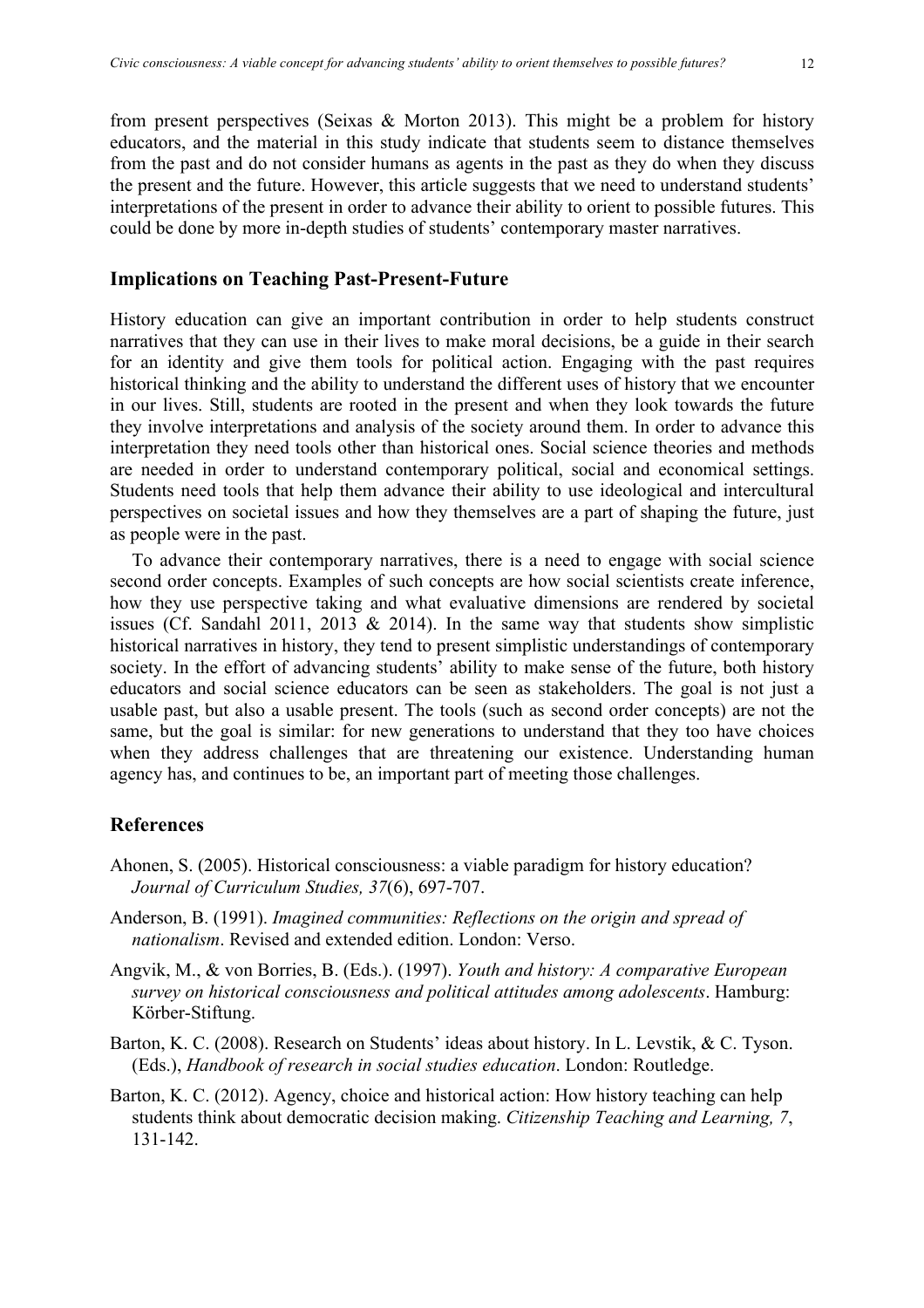- Barton, Keith. C. & McCully, Alan. (2010). You can form your own point of view: Internally persuasive discourse in Northern Ireland students' encounters with history. *Teachers College Record*, *112*(1), 142-181.
- Barton, K. C., & Levstik, L. S. (2004). *Teaching history for the common good*. Mahwah, N.J: Lawrence Erlbaum Associates.
- Bateman, D. (2012). Who's thinking about the futures? Challenging the ways we think about curriculum. *The Social Educator 29*(3), 11-17.
- Bateman, D., & Harris, C. (2008). Time perspectives: Examining the past, present and futures. In C. J. Marsh. (Ed.) *Studies of society and environment: Exploring the teaching possibilities*. Frenchs Forest, NSW: Pearson Education Australia.
- Biernacki, P., & Waldorf, D. (1981). Snowball sampling: problems and techniques of chain referral sampling. *Sociological Methods & Research*, 10, 141–163.
- Bühlmann, M., Merkel, W., Wessels, B., & Müller, L. (2008). *The quality of democracy: Democracy barometer for established democracies.* Paper presented at National Center of Competence in Research: Challenges to Democracy in the 21<sup>st</sup> Century: Working Paper No. 10a. Available Online: http://www.nccrdemocracy.uzh.ch/nccr/publications/workingpaper/10
- Fontaine, P. F.M. (1986). What is history didactics? *Communications (of the International Society for History Didactics)*, *7*(2), 90-102.
- Foster, S., Ashby, R., & Lee, P. (2008). *Usable historical pasts: A study of students' frameworks of the past*. Full Research Report ESRC End of Award Report. RES-000-22- 1676. Swindon: ESRC.
- Fukuyama, F. (1989). The end of history? *The National Interest, 16,* 3-18.
- Hicks, D. W. (2006). *Lessons for the future: the missing dimension in education*. London: Routledge Falmer.
- Hicks, D. W. (2012). The future only arrives when things look dangerous: Reflections on futures education in the UK. *Futures, 44*(1), 4-13.
- Janowitz, M. (1983). *The reconstruction of patriotism: Education for civic consciousness*. Chicago: University of Chicago Press.
- Jensen, B. E. (1997). Historiemedvetande Begreppsanalys, samhällsteori och didaktik [Historical consciousness - Conceptual frameworks, social theory and didactics]. In C. Karlegärd, & K-G. Karlsson (Eds.), *Historiedidaktik* [History didactics] (pp. 50-51). Lund: Studentlitteratur.
- Jeismann, K-E. (1997). Geschichtsbewußtsein [Historical Consciousness]. In A. Assmann, & K. Bergmann (Eds.), *Handbuch der Geschichtsdidaktik* 5, überarb [Handbook of history didactics] (pp. 42-45). Aufl. Seelze-Velber: Kallmeyer.
- Karlsson, K-G. (2004). Historiedidaktik: begrepp, teori och analys [History didactics: conceptual framworks, theory and models of analysis]. In K-G. Karlsson, & U. Zander (Eds.), *Historien är nu: en introduktion till historiedidaktiken* [History is now: An introduction to history didactics] (pp. 25-70). Lund: Studentlitteratur.
- Karlsson, K-G. (2011). Processing time On the manifestations and activations of historical consciousness. In H. Bjerg, C. Lenz, & E. Thorstensen (Eds.), *Historicizing the uses of the past: Scandinavian perspectives on history culture, historical consciousness and didactics of history related to World War II* (pp. 129-143). Bielefeld: Transcript.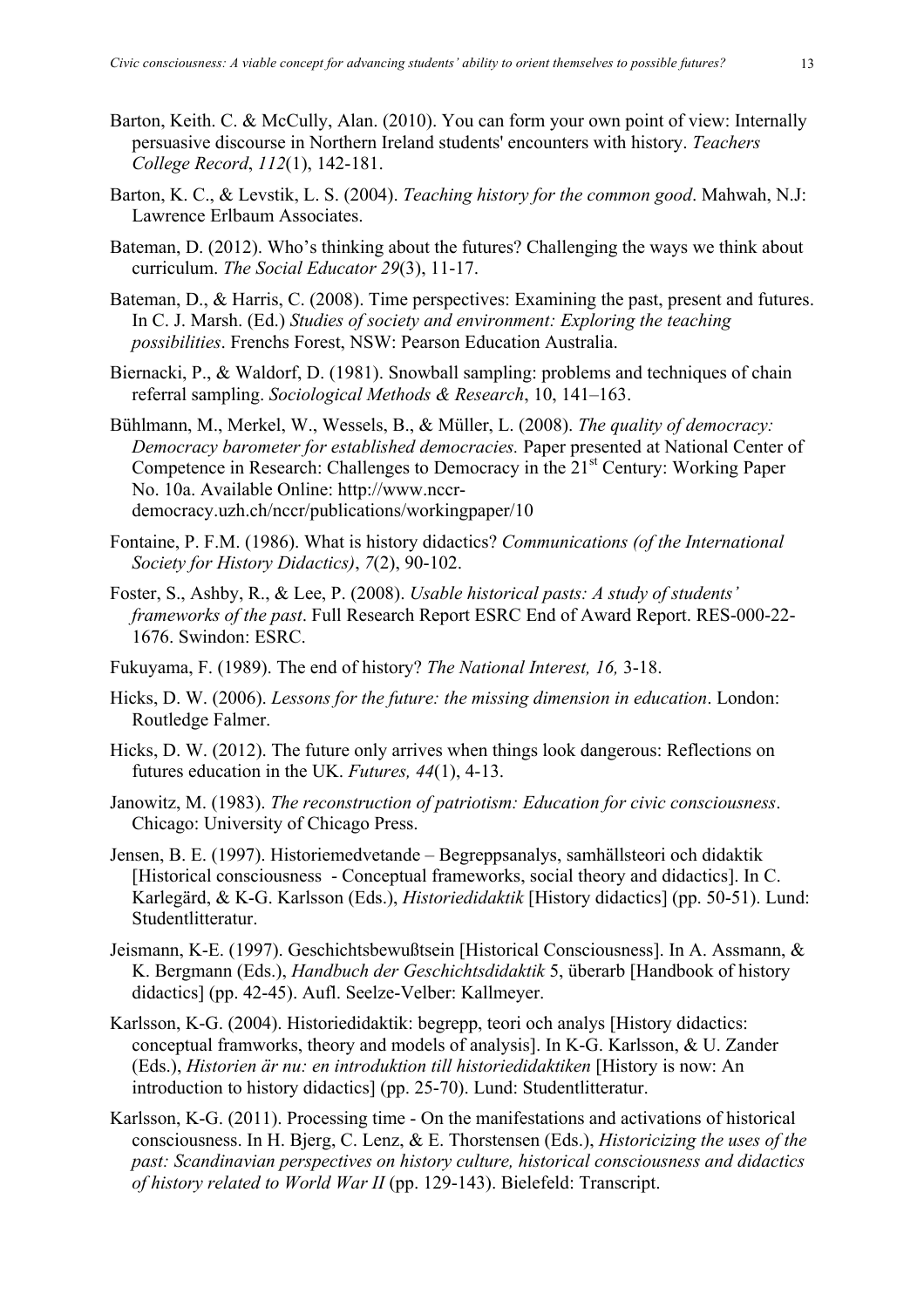- Körber, A. (2011). German history didactics: From historical consciousness to historical competencies – and Beyond? In H. Bjerg, C. Lenz, & E. Thorstensen (Eds.), *Historicizing the uses of the past: Scandinavian perspectives on history culture, historical consciousness and didactics of history related to World War II* (pp. 145-164). Bielefeld: Transcript.
- Lange, D., & Onken, H. (2013). Political socialization, civic consciousness and political interest of young adults. In M. Print, & D. Lange (Eds.), *Civic education and competences for engaging citizens in democracies* (pp. 65-76). Rotterdam: Sense Publishers.
- Lee, P. (2005). Putting principles into practice: Understanding history. In S. M. Donovan, & J. D. Bransford. (Eds.), *How students learn. History, mathematics and science in the classroom* (pp. 31-78). Washington D.C: National Research Council.
- Létourneau, J., Lévesque, S., & Gani, R. (2013). A giant with clay feet: Québec students and their historical consciousness of the nation. *International Journal of Historical Learning, Teaching and Research, 11*(2), 156-172.
- Lundholm, C., & Davies, P. (2012). Students' understanding of socio-economic phenomena: Conceptions about the free provision of goods and services. *Journal of Economic Psychology, 33*(1), 79-89.
- Nordgren, K., & Johansson, M. (2015). Intercultural historical learning: A conceptual framework. *Journal of Curriculum Studies, 47*(1), 1-25.
- Rosenzweig, Roy & Thelen, David P. (1998). *The presence of the past: popular uses of history in American life*. New York: Columbia University Press.
- Rubin, A. (1998). Giving images a chance: Images of the future as a tool for sociology. *American Behavioural Scientist, 43*, 493-504.
- Rüsen, J. (2005). *History: narration, interpretation, orientation*. New York: Berghahn Books.
- Sandahl, J. (2011). *Att ta sig an världen. Lärare diskuterar innehåll och mål i samhällskunskapsämnet* [Taking on the world: Second order concepts in the social sciences]. Karlstad: Karlstad University Press.
- Sandahl, J. (2013). Being engaged and knowledgeable: Social science thinking concepts and students' civic engagement in teaching on globalisation. *Nordidactica: Journal of Humanities and Social Science Education, 2013*(1), 158-179.
- Sandahl, J. (2014, forthcoming). Preparing for citizenship: The value of second order thinking concepts in social science education. *Journal of Social Science Education.*
- Schlitz, M. M., Vieten, C., & Miller, E. M. (2010). Worldview transformation and the development of social consciousness. *Journal of Consciousness Studies, 17*(7-8), 18-36.
- Seixas, P., & Morton, T. (2012). *The big six historical thinking concepts*. Toronto: Nelson Education.
- Solhaug, T. (2013). Trends and dilemmas in citizenship education. *Nordidactica: Journal of Humanities and Social Science Education, 2013*(1), 180-200.
- Spreen, M. (1992). Rare populations, hidden populations, and link-tracing designs: What and why? *Sociologique Bulletin de Méthodologie*, *36,* 34-58.
- Swedish National Agency for Education. (2005). *Nationella utvärderingen av grundskolan 2003(NU03). Samhällsorienterande ämnen - övergripande perspektiv, fördjupande*